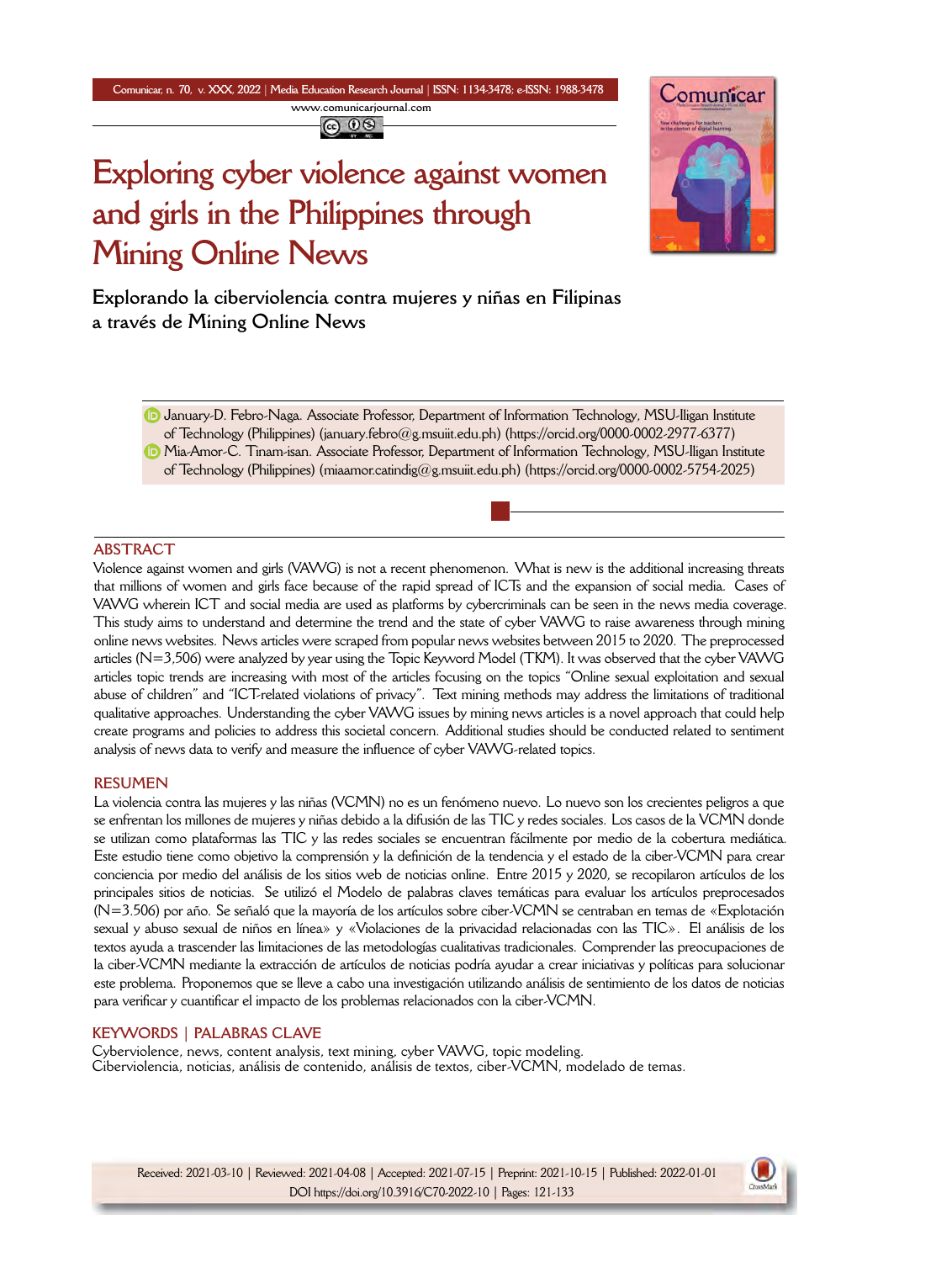÷

## **1. Introduction and state of the art**

Because of their gender, millions of women and girls around the world are subjected to deliberate violence and misogyny (Ellsberg et al., 2015; Tandon et al., 2015). It is a global social problem, that has long been overlooked and tolerated (García-Moreno et al., 2015). It occurs in all countries, cutting through borders, races, classes, communities, affecting victims deeply, as well as the people around them and society as a whole (Krantz & Garcia-Moreno, 2005). For that reason, the United Nations has passed resolutions to end Violence Against Women (VAW).

The use of digital technologies can play an important role for women to exercise all human rights, including the right to freedom of opinion and speech, and for them to participate fully, fairly and effectively in political, economic, cultural and social life (Abebe & Jepkiyeny, 2016). However, technology has become an unwilling accomplice that enables a gender-based violence called cyberviolence. Cyberviolence is defined as the use of computer systems to cause, facilitate, or threaten violence against individuals that results in, or is likely to result in, physical, sexual, psychological or economic harm or suffering and may include the exploitation of the individual's circumstances, characteristics or vulnerabilities (Council of Europe, 2018: 5). Cyber Violence Against Women and Girls (cyber VAWG) is a type of gender-based violence that occurs online and reinforces physical violence (Van-Der-Wilk, 2018). Although both women and men may be affected by online abuse, women and girls are subjected to more severe forms of cyberviolence. These include online stalking, sextortion, online threats and blackmail, identity theft and online child pornography (including photo and video voyeurism), and "revenge porn" (Malhotra, 2015; Tandon et al., 2015). All these constitute the universe of aggression and violence women face online.

Addressing cyberviolence is important since it is often misunderstood and not considered as serious. It is imperative to note that although cyberviolence may arise online, it usually ends offline and has a detrimental effect for the victims and their families. This poses moral and psychological threats, with victims and survivors suffering anxiety and depression as a result (Nixon, 2014; Saltz et al., 2020). For example, online threats and blackmail, online incitement to suicide, online solicitation of women and girls for sexual purposes can result in self-harm or being subjected to a physical attack by the perpetrator. This can also hinder their economic empowerment and impose direct and indirect costs on individuals and society in the short- and long-term, which may include loss of livelihood (García-Moreno et al., 2015). Thus, it is critical to take action to stop cyber VAWG incidences from happening. Accordingly, there is a global pandemic of cyber VAWG (Tandon, 2015; Web Foundation, 2020) and the number of cyber VAWG cases has increased during COVID-19 (Brudvig et al., 2020; United Nations Women, 2021). The key highlights in the global survey in 180 countries conducted in February 2020 by the World Wide Web Foundation and the World Association of Girl Guides and Girl Scouts (2020) are as follows: 1) 52% of young women and girls have experienced online abuse, including threatening messages, sexual harassment and the sharing of private images without consent; 2) 64% of all respondents know someone who has experienced harassment, abuse or violence; 87% of girls think the problem is getting worse; 3) young people's top concern is the sharing of private images, videos or messages without their consent. Others are concerned about mean and humiliating messages, abusive and threatening language, sexual harassment, and sharing of false content (14%); and 4) 51% of those who have experienced online abuse say it has affected their emotional and/or physical well-being.

The Philippines, like other countries, uses technology in almost all aspects of society and the economy. An estimated 73 million people in the country were already using the Internet as of 2020 (Miniwatts Marketing Group, 2020), with around 72 million active social networking profiles (Statista Research Department, 2021a). It is not a surprise that the cases of cyberviolence in the country are also rising (Gonzales, 2019). According to the Philippine Commission on Human Rights, online sexual harassment, including peer-to-peer cyber violence, is on the rise against women and girls, with victims facing threats of rape, stalking, defamation, and even death (Aguilar, 2020). Moreover, there are studies that have highlighted the relevance of awareness in mitigating different forms of cyberviolence. On the report by the University of New Brunswick (2015), survey participants suggested that teaching people and incorporating in the curriculum strategies to deal with cyberviolence could greatly help to eliminate the problem, while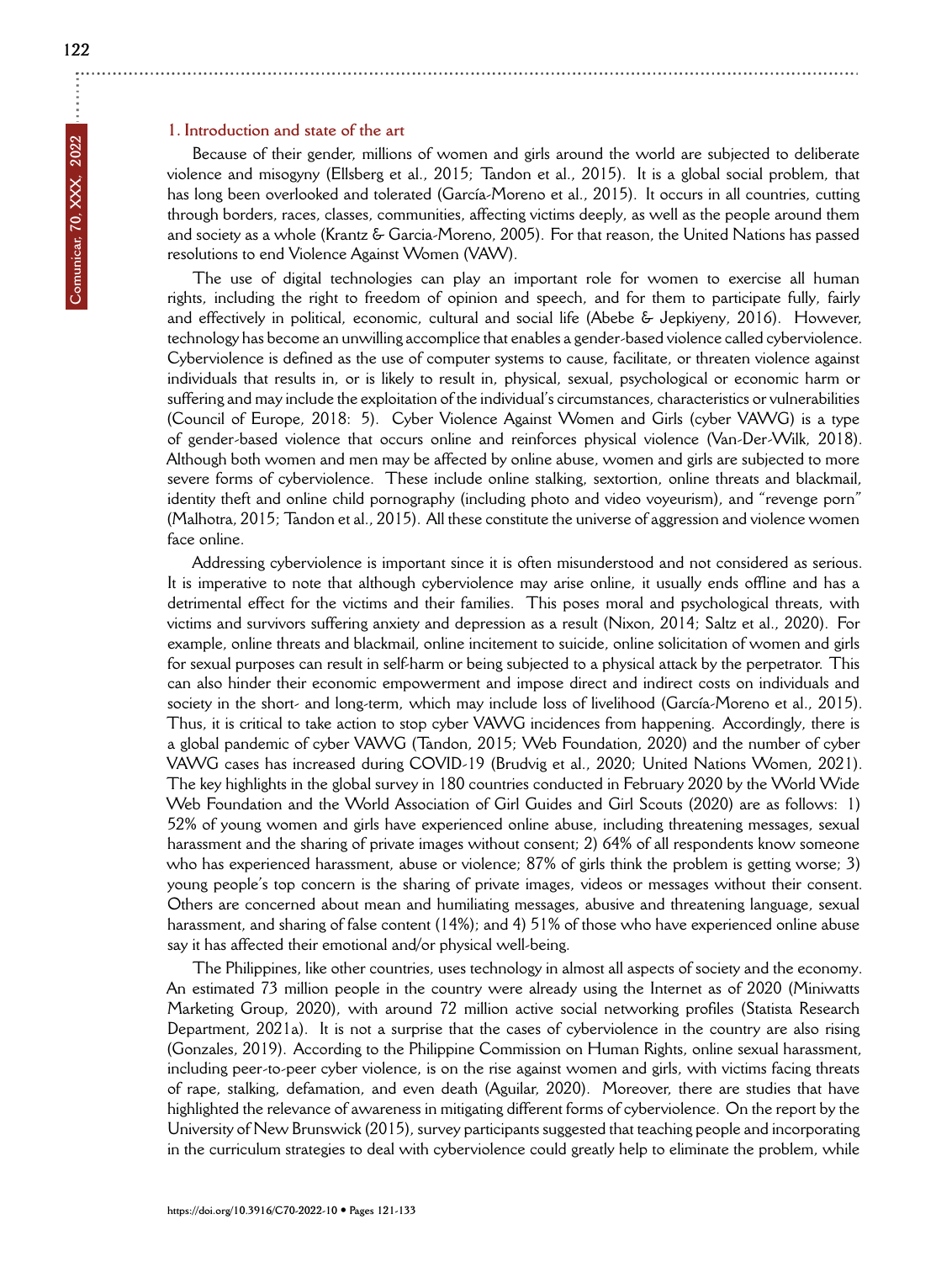others shared that being aware of available resources is already a huge influence to eradicate cyberviolence. Further, news media play an important role in raising public awareness, framing public opinions, affecting policy formulation, and acknowledging societal issues (Carll, 2003; Sutherland et al., 2019; Zolnoori et al., 2019). Carll (2003) argued that one of the strongest instruments in combating the endemic problem of violence against women is objective news coverage and information dissemination.

Previous research that focused on news media coverage of violence against women was conducted using traditional content analysis. Over the course of four months in three Australian states, Sutherland et al. (2019) manually retrieved news headlines on violence against women from online news sites using the media monitoring and retrieval service (iSentia). Their study concluded that media reporting is an important indicator of community attitudes and beliefs about violence against women and thus a critical site through which to measure progress towards shifting social norms.

While cyber VAWG is a societal issue and a challenge that must be tackled, it has received little attention. Online news media is one of the platforms where information about cyber VAWG is reposited and one that can be explored through text mining. The increasing amount of text data available from various applications has created a need for advances in algorithmic design (Aggarwal & Zhai, 2012) such as online news articles. Several disciplines have sought to apply text mining to extract useful information and knowledge from huge amounts of text in recent years (Antons et al., 2020; Gupta et al., 2020). Text mining or text analytics is a scientific field that analyzes and processes unstructured data, which accounts for almost 95% of all big data (Gandomi & Haider, 2015). It is an interdisciplinary field encompassing data mining, statistics, artificial intelligence and machine learning, computational linguistics, library and information sciences, and databases (Miner et al., 2012). Text mining methods may address the limitations of traditional qualitative approaches. Qualitative content analysis is expensive, time-consuming, and resource intensive (Zolnoori et al., 2019) it relies on human engagement, affecting the results and limiting the amount of data (Piepenbrink & Gaur, 2017).

In addition, topic modeling is a commonly used text-mining tool for automatically organizing, analyzing, searching, and summarizing large electronic archives to uncover hidden topics and annotate the documents according to the latter. (Cho, 2019).

In this study, the text mining approach, which includes topic modeling, was utilized to efficiently analyze news items and investigate cyber VAWG reports with the aim of understanding and assessing the trend and state of cyber VAWG, as well as to increase awareness by mining news articles. Though several studies have already been conducted in the same context wherein the text mining method was applied to extract information from news articles, these studies tackled different issues. In a study by Zolnoori et al. (2019), they employed state-of-art text mining to conduct sentiment analysis and topic modeling on over 3 million Reuters news articles from 2007 to 2017 to discover coverage, sentiments and focuses for public health concerns based on top keywords from public health scientific publications. Results of the study showed that news coverage for seven public health concerns declined over time, while coverage for "sexual behavior," "pregnancy," and "air pollution" fluctuated during 2007-2017. They concluded that topic modeling represented the media's focus on public health concerns. Hori (2015) utilized the online archives of two newspapers, the Japan News and the International New York Times, to perform an exploratory study by mining for news items on "water" and "society". Here, a clustering technique was applied for dividing a collection of documents into mutually exclusive groups based on related themes.

#### **1.1. Framing cyberviolence**

Because of the broad use of ICTs and social media, as well as the ongoing pandemic of VAWG, cyber VAWG has emerged as a growing global issue with serious economic and societal implications (Council of Europe, 2018; Tandon et al., 2015). The concept and types of cyberviolence in this study are adapted from "the mapping study on cyberviolence" conducted by the Council of Europe's Cybercrime Convention Committee (2018). Many of the overlapping examples of cyber-violence types can be seen. Since there is no clear lexicon or typology of crimes categorized as cyber-violence, not all types or instances are similarly serious, and not all of them necessitate a criminal law response. These are briefly discussed in the next section.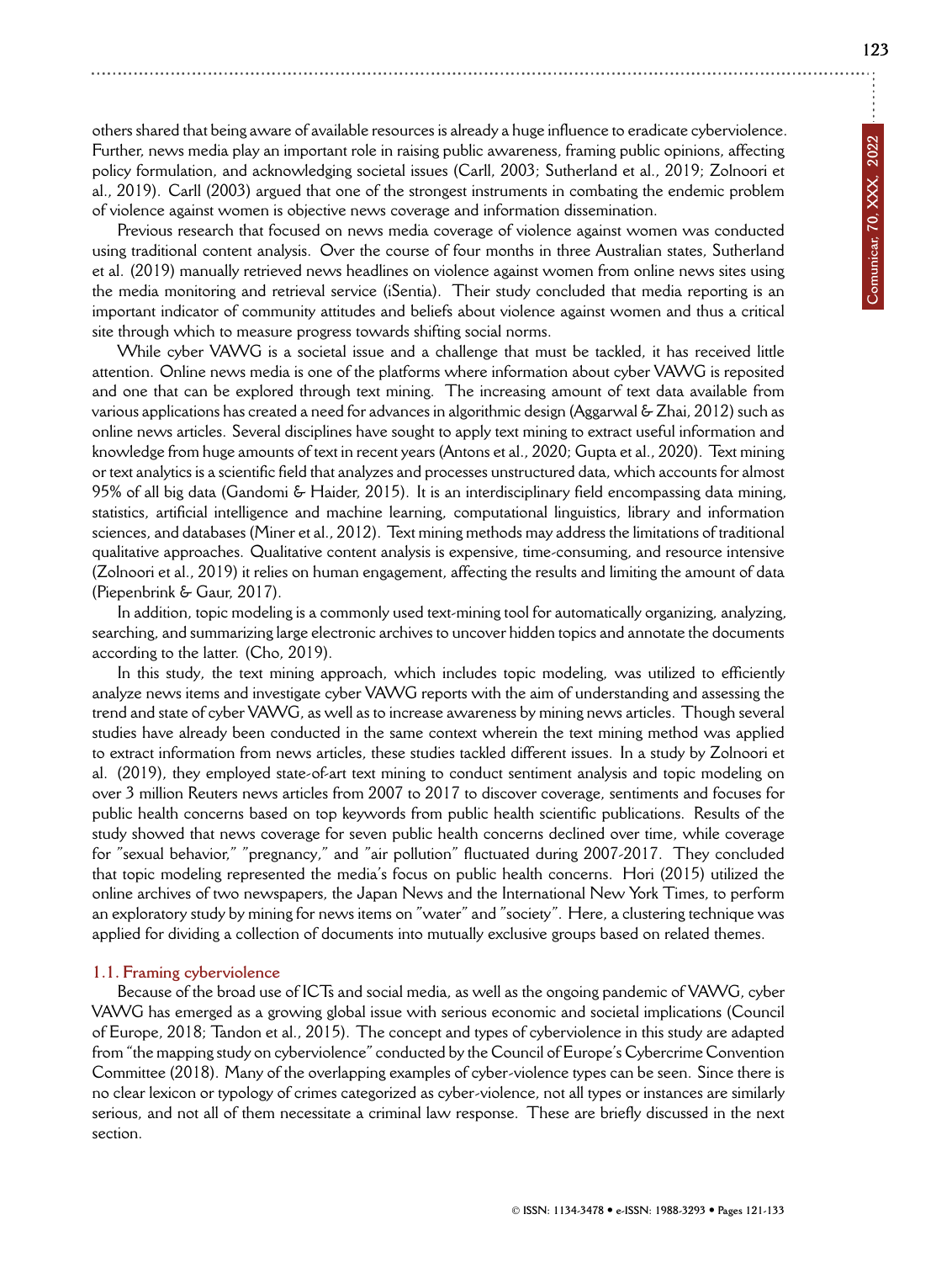# **1.1.1. Cyber harassment**

Perhaps the most prevalent type of cyber-violence is cyber harassment, which involves a persistent and repetitive action, or "storm of abuse" directed at a single person with the intent of causing severe emotional distress and, in some cases, fear of physical harm. In common discourse, cyber harassment may be defined as or associated with "revenge porn" or "sextortion". Cyber harassment encompasses several acts, which include cyberbullying and revenge porn, for example. Cyberbullying can comprise any action by individuals who repeatedly communicate negative or offensive messages via electronic media to harm or discomfort others (Segura et al., 2020). It is more commonly associated with teen victims, whereas "cyberstalking, sextortion, and revenge porn" is more commonly associated with adults or young adults (Patchin & Hinduja, 2020).

Not all types of cyberbullying are inherently violent offenses. Cyberbullying acts include cyberstalking, denigrating, engaging in exclusion or gossip, falsifying an identity to post online material or flaming, impersonating, outing, phishing, sexting, and trickery (Notar et al., 2013; Runcan, 2020). Some of these acts are sometimes more serious than others. They have contributed to sexual exploitation, nonconsensual production, and posting of intimate visual images and coercion that will lead to self-harm and suicide of victims (Myers & Cowie, 2019; Saltz et al., 2020). Revenge porn refers to sexually explicit images that are circulated without the subject's consent. Other terms include "nonconsensual pornography" and "imagebased abuse" (Kirchengast & Crofts, 2019). The phenomenon primarily involves a partner spreading the content online to shame or threaten the victim publicly.

# **1.1.2. ICT-related violations of privacy**

Several types of cyberviolence infringe on victims' privacy. This can involve computer intrusions, investigating and distributing private data ("doxing"), or actions like "cyberstalking or sextortion/revenge porn" to procure, steal, expose or exploit intimate data, photo manipulation of data or images, and impersonation.

**1.1.2.1. Cyberstalking.** Cyberstalking refers to stalking that occurs in an electronic format. With the anonymity, ease, and efficiency of the Internet, cyberstalking can happen in a multitude of ways. Cyberstalkers can use personal information about the victim to threaten intimidation. Cyberstalkers can also send unwanted, repetitious emails or instant messages that may be hostile and threatening in nature. Cyberstalkers can also impersonate their victims online by stealing login information for an email account or social networking page and posting messages on other peers' pages. (Marcum et al., 2014: 48). As per study, cyberstalking by intimate partners is often used as a method of coercion in the context of domestic abuse (Woodlock, 2017). Accordingly, "stalking encompasses a pattern of repeated, intrusive behaviors such as following, harassing, and threatening – that cause fear in victims" (2017: 585).

**1.1.2.2. Sextortion.** "Sextortion is the threatened dissemination of explicit, intimate, or embarrassing images of a sexual nature without consent, usually for the purpose of procuring additional images, sexual acts, money, or something else" (Patchin & Hinduja, 2020: 1).

Sextortion starts out innocently with a request for explicit videos or images, but soon escalates. Minors are the usual targets as they do not know how to deal with predators who threaten them or pressure them of exposing their explicit images (Hong et al., 2020). According to Howard (2019), this could lead to emotional distress that affects a large number of people, with their explicit images and videos being exposed online after they fail to comply with the predator's demands (Howard, 2019).

**1.1.2.3. Online sexual exploitation and sexual abuse of children.** Children are the most common victims of cyberviolence, particularly when it comes to online sexual violence (Council of Europe, 2018). While child sexual exploitation and abuse are not recent, ICTs encourage and exacerbate the issue. Other forms include child pornography, child prostitution, and sexual solicitation of children.

There are several ways wherein the Internet can be abused by individuals with a perverted sexual interest in children: a) exchanging child pornography; b) locating potential victims for sexual abuse; c) engaging in inappropriate sexual communication; and d) corresponding with other individuals who have a deviant sexual interest in children (Kloess et al., 2014: 1).

÷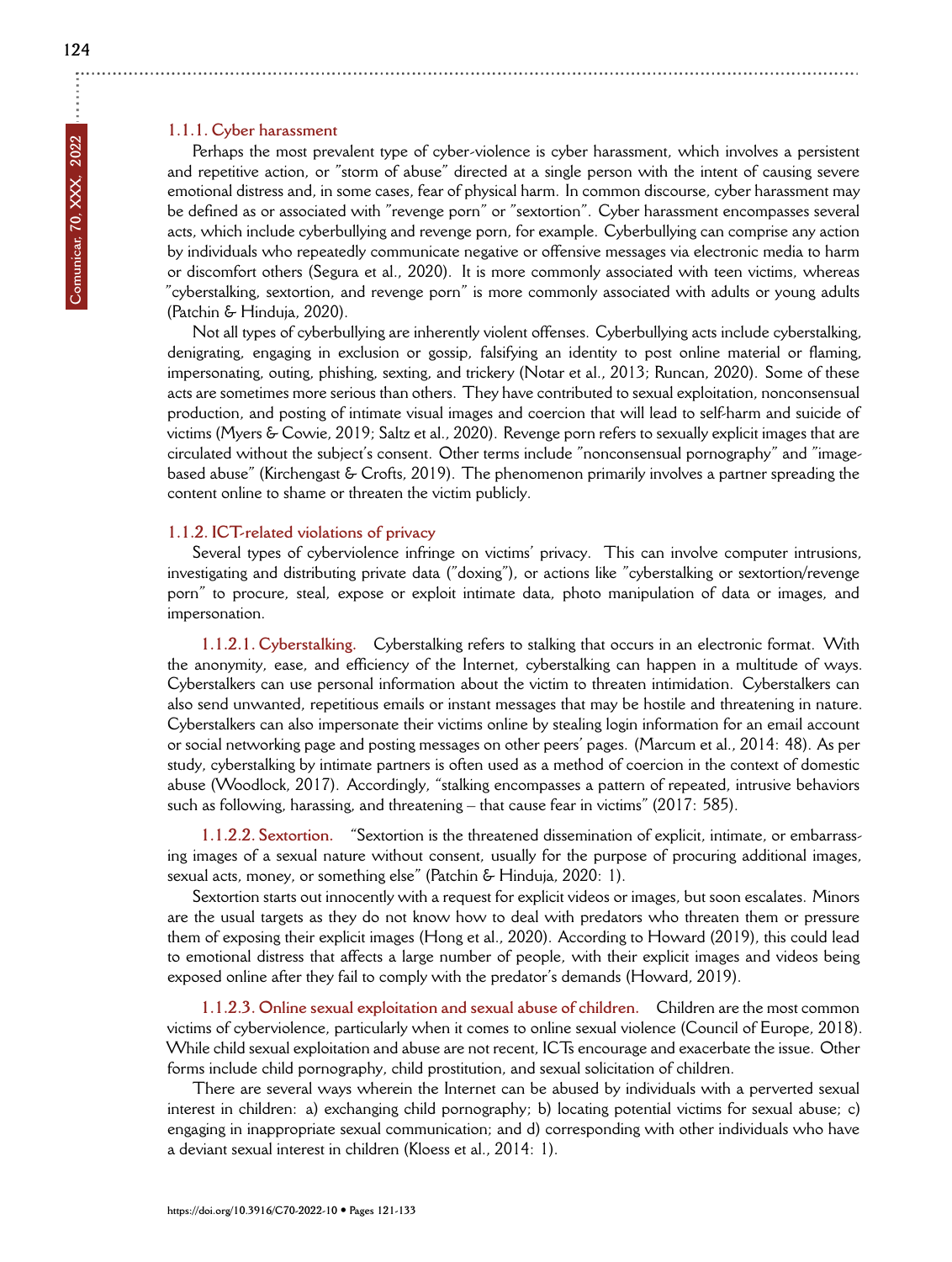**1.1.2.4. ICT-related hate crime.** Discrimination based on a victim's perceived personal association may inspire cyberviolence. Race, gender, faith, sexual orientation, and disability are only a few examples of these categories. Hate crime has far-reaching implications for individuals and communities, and it can lead to group disputes and the destabilization of whole communities (Council of Europe, 2018; Iganski & Sweiry, 2018).

**1.1.2.5. ICT-related direct threats of or physical violence.** Cyberviolence may also involve explicit threats of violence or actual physical violence. Computer systems may be used in cases of murder, kidnapping, rape, and other acts of sexual assault or extortion. Medical device interference that causes injury or death, as well as cyber-attacks on critical infrastructure, are examples of direct violence (Council of Europe, 2018). Another example is "swatting", which involves deceiving an emergency service by using telephones and, in some cases, computer systems to direct local police to a particular location based on a bogus report.

**1.1.2.6. Cybercrime.** In light of the above definition, acts of cyberviolence such as unauthorized access to personal data, data destruction, and blocking access to a computer system or data may be categorized as cybercrime.

# **2. Materials and methods**

In this study, text mining methods were employed to efficiently evaluate big data from news media and to extract relevant insights on news coverage of cyber VAWG issues. The methods in this study were based on the study of Zolnoori et al. (2019), which focused on mining news media for understanding health concerns. It consisted of four steps: 1) Identifying cyber-violence-related news; 2) Pre-processing; 3) Identifying the focus of news articles associated with the types of cyber VAWG; and 4) Analyzing news articles trends related to cyber VAWG. Figure 1 below shows the schematic view for mining news sites.





# **2.1. Identifying Cyber VAWG issues**

The types of cyberviolence used to categorize the news were based on the Council of Europe cyberviolence framework (Council of Europe, 2018). As mentioned, cyberviolence can take many forms, including stalking, breach of privacy, sexual assault and exploitation, and bias offenses against social groups or communities.

# **2.2. Pre-processing news articles**

# a) Collecting news articles

To assess the coverage of cyber VAWG, reports from top online news sources with a strong media presence and trusted news outlets in the Philippines were analyzed (Statista Research Department, 2021b, 2021c; W3newspapers, 2020). Major online news sites were used as a vital source of our data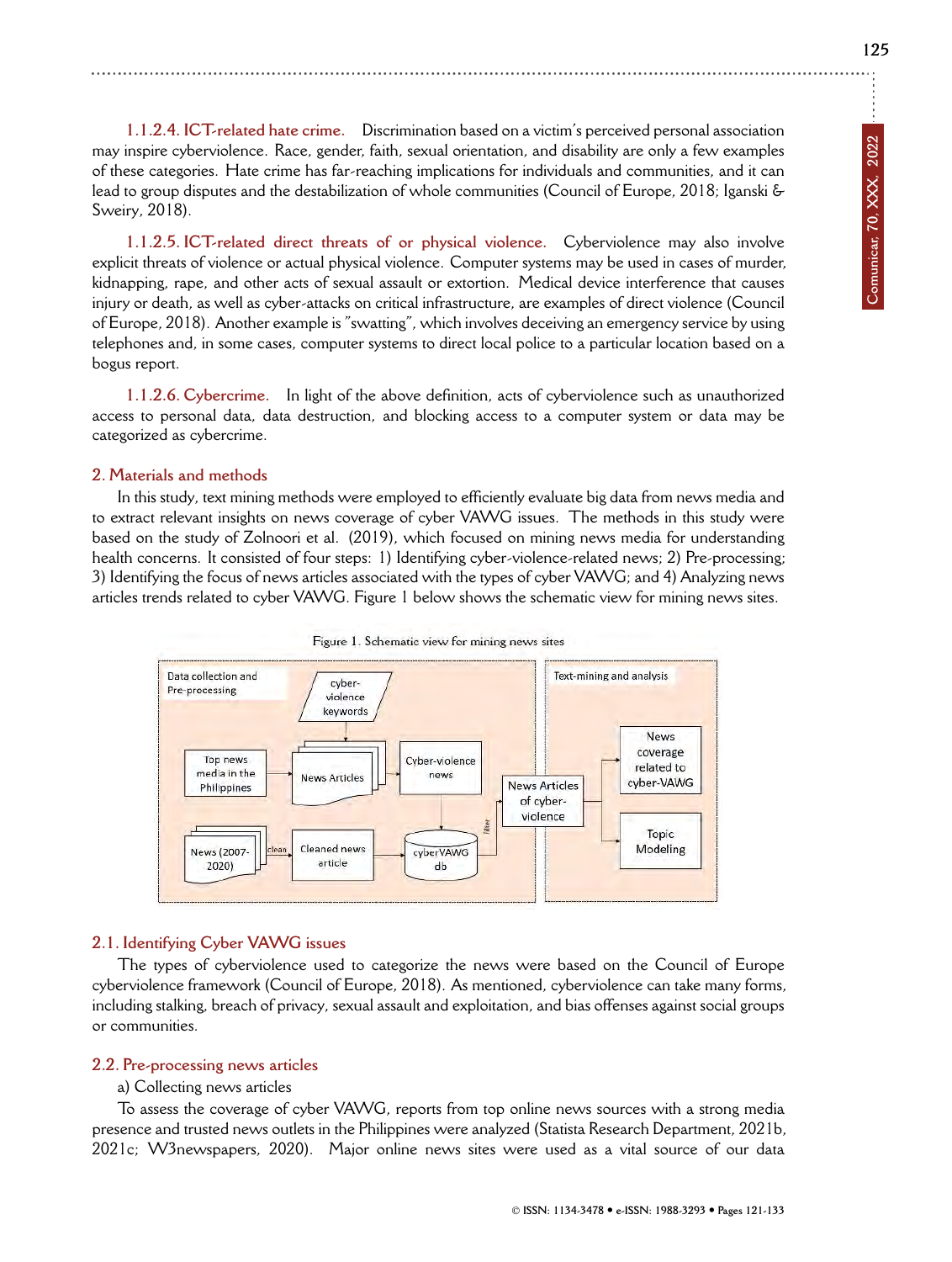considering its reliability and its quality as representative of general opinion (Krawczyk et al., 2021). News

articles were collected from Inquirer, GMA, Manila Bulletin, Philippine Star, Philippine Daily Inquirer and Rappler.

Published news articles using cyber VAWG-related terms were scraped through a web crawler developed using DOM (Document Object Model), which navigates through the web pages to download the news articles from an online archive of the mentioned news agencies, to collect the internal hyperlinks and dump them in the database. There were 9,842 news articles specific to cyber violence collected between January 2007 to June 2020.

# b) Cleaning news articles

Normally, scraped data is noisy. Articles can contain unwanted content or unwanted string characters, and during web scraping, the DOM was relied upon to query specific elements in the web page. A set of specific elements from an article was first located and used to get the data needed from the web page. Regular expression (regex) was used to remove unwanted strings or special characters or to replace them with whitespaces. Regex is an "object that describes a pattern of characters which are used to perform pattern-matching" (Goyvaerts, 2007). For example, characters and tags such as ... or | were removed. In addition, the article keywords were mapped based on the cyber VAWG related terms like, "girl", "woman", "arrested", "nabbed", "sextortion", "cybercrime" by creating a regex pattern python script based on Huang (2019).

c) Filtering News Articles on cyber VAWG

A developed phyton script collected all articles that matched the search keywords related to the cyberviolence framework. The filtered article was imported into the cyber VAWG database. The title was carefully read to assess whether it fitted the topic. If not, it was marked as 'out of scope' to filter out the article from the data-table. And when it was closer to the topic, the article was read and marked as part of the cyber VAWG scope.



Figure 2. Workflow for mining news sites

The detailed steps on how the data were collected and pre-processed from selected news sites are briefly explained in the steps below. These are applicable to any text-mining related study, and are depicted in the flowchart as shown in Figure 2: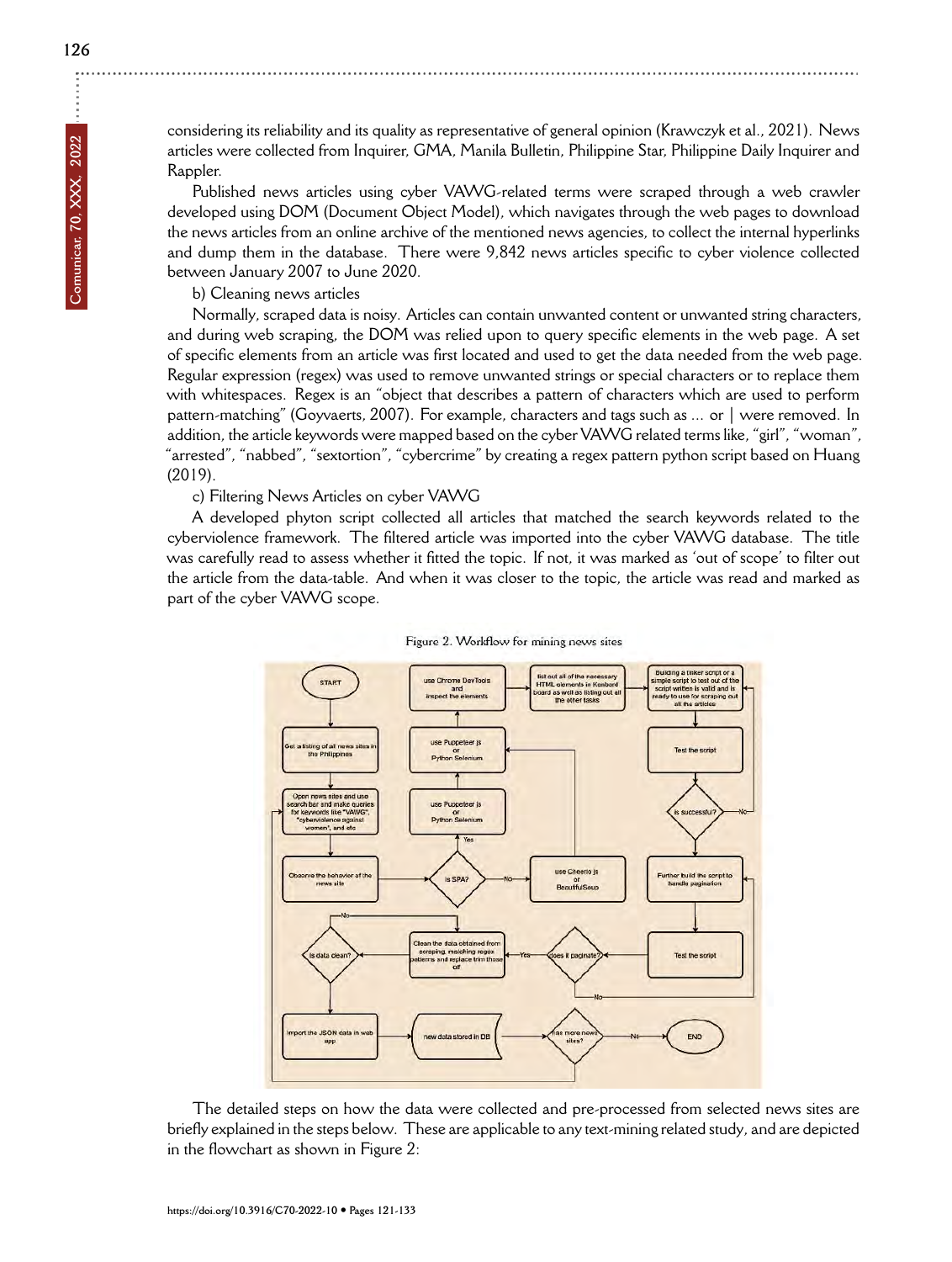- Step 1: Get a list of all the news sites that have a pagination pattern from their search results.
- Step 2: Use the page's search feature to search for keywords (e.g. VAWG, cyberviolence against women, and cyberviolence) to check if it can handle the query.
- Step 3: Observe the behavior of the news site to know which technology to use. If the website is dynamically rendering HTML elements, either use Puppeteer or Selenium library. If not, use simple libraries like Cheerio js or Beautiful Soup.
- Step 4: Use the Chrome DevTools to inspect the elements of the page, find the necessary elements to get relevant data such as the element containing the rows of news articles from the search results, the title elements, the href attribute to get the URL for that particular content, the element containing date, and the pagination elements to navigate through the other pages.
- Step 5: List out all the elements and write up simple scripts for scraping.
- Step 6: Build and execute a script out of all the limits listed to scrape data from a single page to obtain data.
- Step 7: Write the complete script to export data as a JSON format.
- Step 8: Use regular expressions to clean the data.
- Step 9: Import the JSON file into the web app and parse this so it gets uploaded into the server and stored in the database.
- Step 10: Reiterate.

#### **2.3. Topic modeling**

Topic modeling is a technique for extracting a group of words (i.e., topic) from a set of documents that best represents the information in the set. It can be thought of as a methodological approach to derive recurring themes from text corpora that is a subset of text mining (Schmiedel et al., 2018). It is carried out in studies that analyze a variety of content, including newspapers, scientific journals, and social media. In this study, topic modeling was used for content analysis by developing a phyton script to identify the structure of news articles based on TKM (Topic Keyword Model) package (Schneider, 2018) to identify the hidden topic structure of articles related to the five (5) categories of cyberviolence.

TKM associates a word with a subject if it or its surrounding words have a high topic association score. As a result, the issue to which a word relates is significantly impacted by the words around it. During topic modeling, TKM evaluates the dissimilarity of subjects and only maintains the topics that are significantly different from each other. TKM is able to figure out how many unique subjects to include in a text document. In addition, while inferring word distributions across a subject, TKM distinguishes between a common and a characteristic word for a topic, and it adjusts the association probability (score) of a word with a topic based on its commonness and uniqueness among topics (Zolnoori et al., 2019). The results of the topic modeling were further evaluated by creating an intuitive UI to cluster the data according to category, crime type and location.

#### **3. Analysis and findings**

After excluding repeated articles, culling repeated news and irrelevant entries not related to cyber VAWG, 3,506 news articles were collected from January 1, 2015 to June 6, 2020 as shown in Table 1. These news articles are stored in a database. The result of this study is accessible at http://app.cybervawgphilippines.co/.

| Table 1. Number of Cyber VAWG news article by year |                           |  |  |
|----------------------------------------------------|---------------------------|--|--|
| Year                                               | <b>Number of Articles</b> |  |  |
| 2015                                               | 464                       |  |  |
| 2016                                               | 494                       |  |  |
| 2017                                               | 601                       |  |  |
| 2018                                               | 608                       |  |  |
| 2019                                               | 681                       |  |  |
| 2020                                               | 658                       |  |  |

TKM was used to classify topics related to cyber VAWG issues from news articles. The news coverage of articles associated with the cyber VAWG category ("Cyber harassment", "ICT-related violations of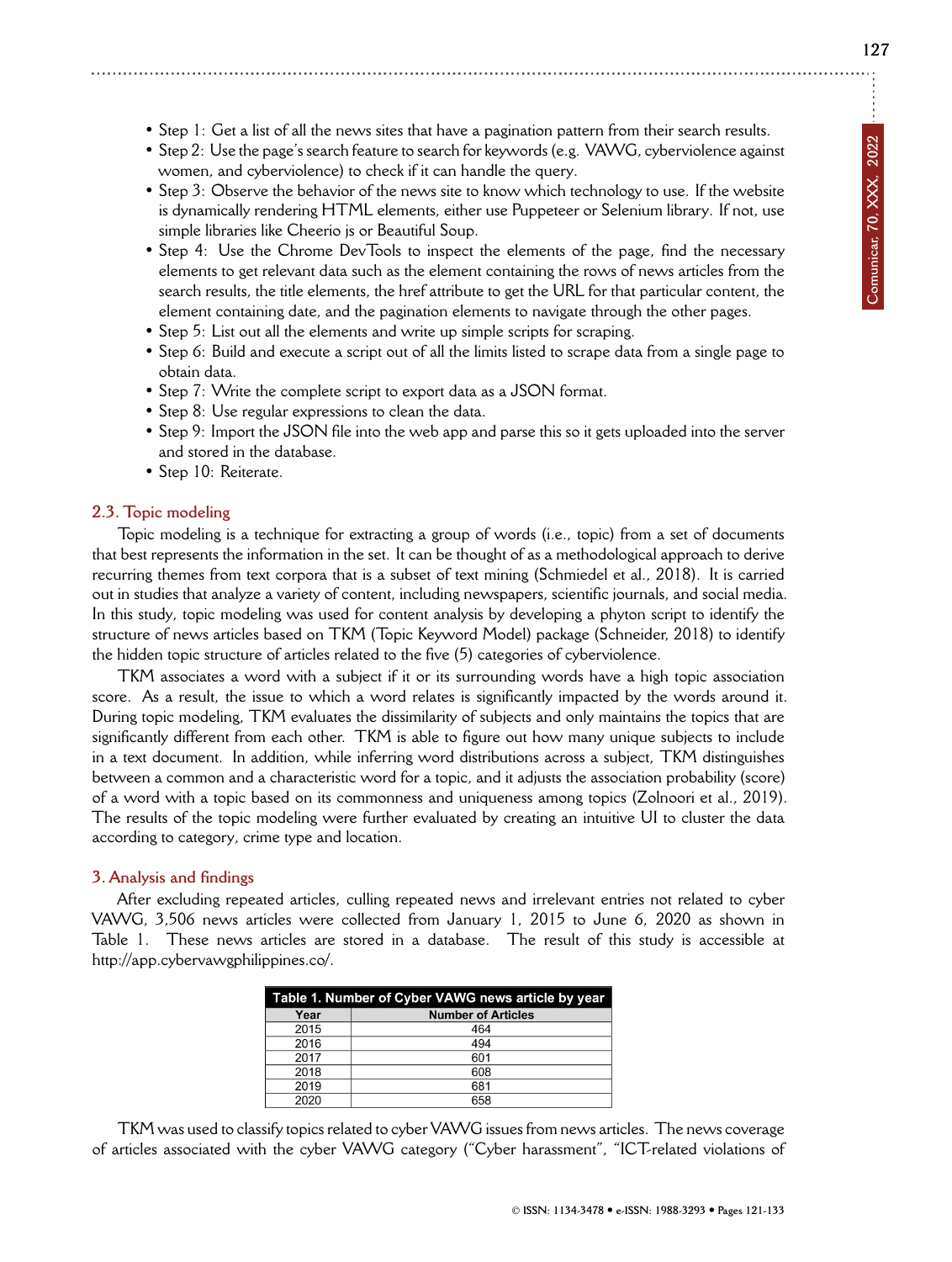privacy", "Online sexual exploitation and sexual abuse of children", "ICT-related hate crime", "ICT-related direct threats or actual violence" and "Cybercrime") of each year from 2015 to 2020 were calculated to determine the five (5)-year state. Figure 3 shows the number of news articles that were rescaled relative to the highest number on each sub-figure. It showed that the news coverage of Cyber VAWG from the year 2015 up to 2020 were increasing within these years where it reached its highest peak in the year 2019. It can be noted that the data from year 2020 is up to June 6 but coverage was already high.



Note. Normalized numbers of news article trends by category.

The period 2015-2020 had five topics on cyber VAWG: T1 "Online sexual exploitation and sexual abuse of children", T2 "ICT-related violations of privacy", T3 "Cybercrime", T4 "ICT-related direct threats of or physical violence" and T5 "Cyber harassment". Table 2 below shows the result of the topic modeling from 2015-2020.

An examination of the proportions of the topics revealed that most of the articles were focused on topic 1 and topic 2, although all topic trends are increasing. Topic trends are shown in Figure 4 and the most frequent words are shown in Figure 6.

| Table 2. Analysis results of topic modeling from 2015 to 2020 |                                                                  |                                                                                                                                                                                                                                                                                                                                        |            |
|---------------------------------------------------------------|------------------------------------------------------------------|----------------------------------------------------------------------------------------------------------------------------------------------------------------------------------------------------------------------------------------------------------------------------------------------------------------------------------------|------------|
| <b>Topic No</b>                                               | <b>Topics</b>                                                    | Words                                                                                                                                                                                                                                                                                                                                  | Proportion |
| Τ1                                                            | Online sexual<br>exploitation and<br>sexual abuse of<br>children | nude videos, prostitution, pornography, corruption, exploitation,<br>solicitation, livestreaming sexual abuse, cybersex, sexual abuse,<br>livestream, sextortion, grooming.                                                                                                                                                            | 0.21       |
| T <sub>2</sub>                                                | ICT-related<br>violations of<br>privacy                          | computer intrusion, taking/sharing/videos /images, data<br>manipulation, sextortion, stalking, doxing, identity theft,<br>impersonation, fake identity, voyeurism, poser, doxing, intrusion,<br>without consent.                                                                                                                       | 0.21       |
| T <sub>3</sub>                                                | Cybercrime                                                       | illegal access, phishing, illegal interception, data interference,<br>forgery, pornography, online scam, hack, libel, computer fraud,<br>system interference, data interference, fraud, hacking/hack.                                                                                                                                  | 0.20       |
| T <sub>4</sub>                                                | ICT-related direct<br>threats of or<br>physical violence         | rape, kidnap, murder, sexual violence, torture, extortion, blackmail,<br>swatting, incitement to violence, critical infrastructure, attacks.                                                                                                                                                                                           | 0.19       |
| T <sub>5</sub>                                                | Cyber harassment                                                 | coercion, denigration, defamation, reputation damage,<br>cyberbullying, threats of violence, insults, threats, revenge porn,<br>incitement, unwanted post, unwanted sexually explicit emails/online<br>message, hate speech, insult, threaten, sexually harassed, stalk,<br>aggression, impersonation, cyber/online stalking, threats. | 0.19       |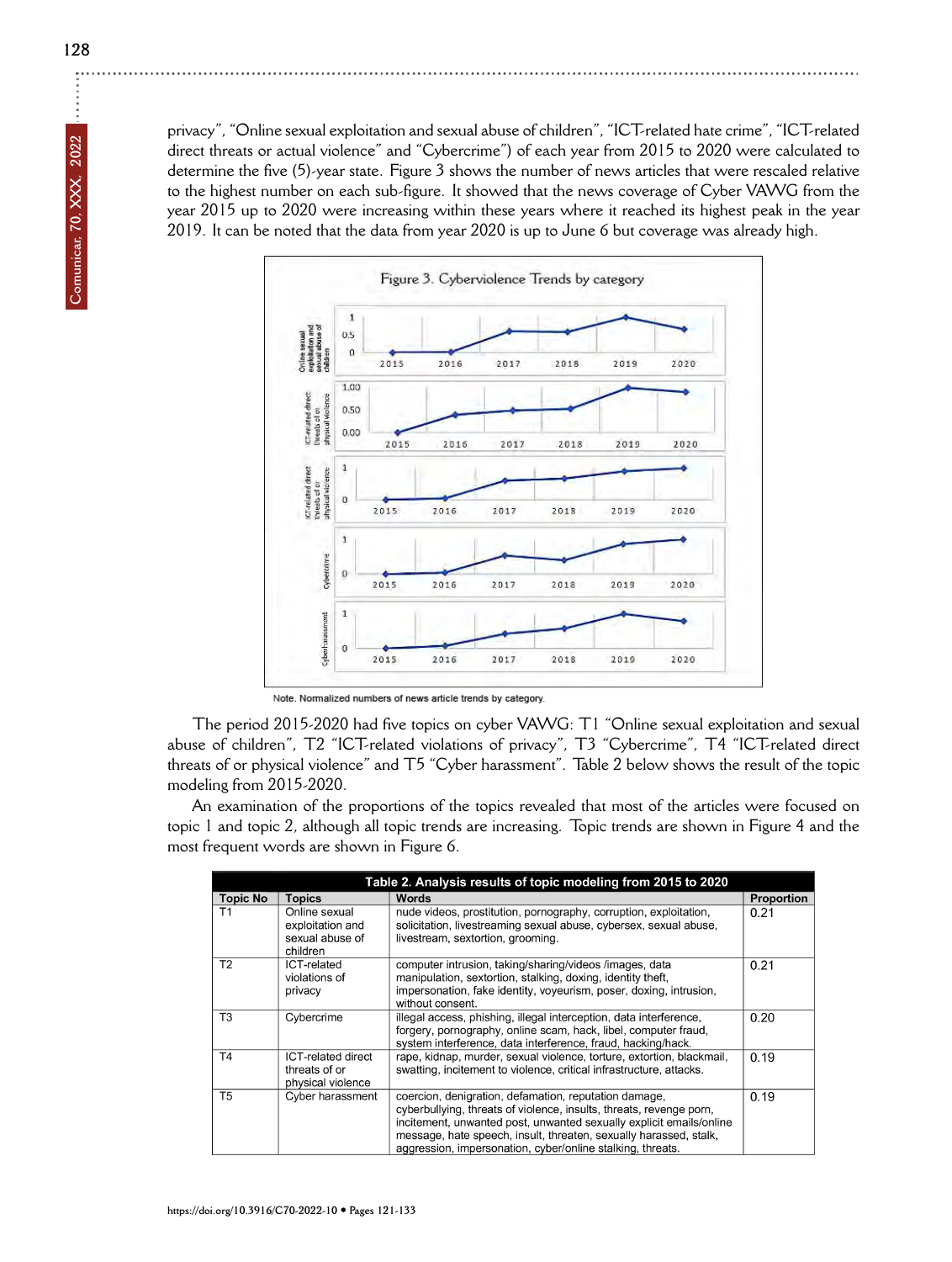The occurrences of Cyber VAWG in some areas in the Philippines are more frequent in big cities. The hotspots' areas that Cyber VAWG will likely occur are in Metro Manila, Quezon City, and Marikina City. In Visayas region, it is likely to occur in Bacolod City and Cebu areas. In the Mindanao region, it is most likely to occur in Cagayan De Oro City.



Moreover, social networking sites have been used to commit cybercrimes. Facebook is one of these, and it is very popular in the Philippines. Other offenders also use cybersex website platforms.



The most frequent words of Cyber VAWG are shown in Figure 6. These are mostly related to sexual activities such as sexual exploitations, child pornography, sextortion, photo voyeurism, video voyeurism, and other crimes connected to it. The larger-size text in each category reflects heavier weights. In addition, TKM identified 12 topics of the news articles related to Online sexual exploitation and sexual abuse of children. By interpretation of the identified topic keywords, the three (3) meaningful topics of the news

Figure 5. Cyber VAWG hotspots in the Philippines

**129**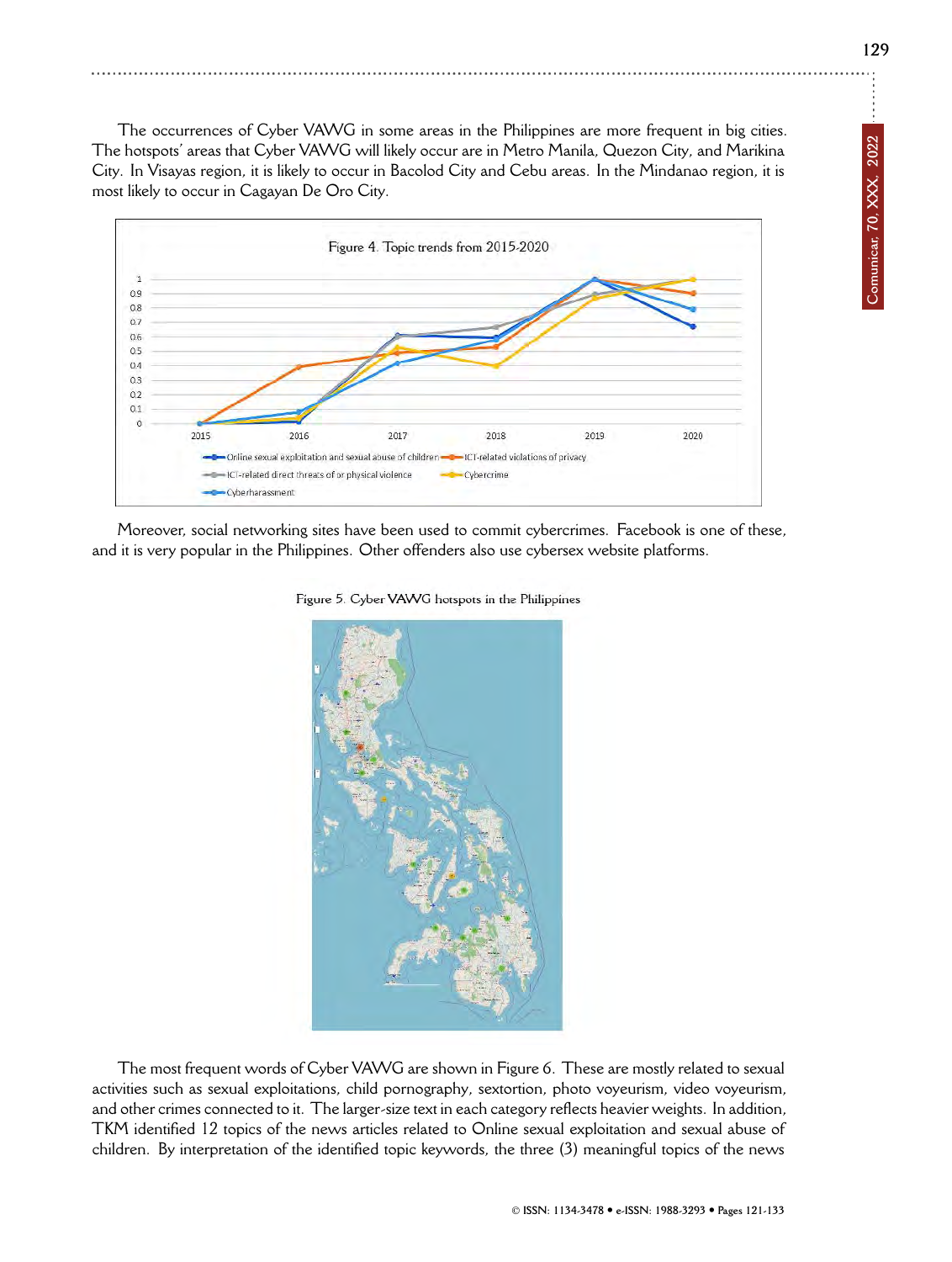articles on Online sexual exploitation and sexual abuse of children were mostly related to "pornography", "cybersex", "sextortion", prostitution and "solicitation of children for sexual purposes".

TKM also identified 16 topics of the news articles related to ICT-related violations of privacy. By interpretation of the identified topic keywords, the five (5) meaningful topics of the news articles on ICT-related violations of privacy were mostly related to "identity theft", "sextortion", "manipulation", "doxing, and "impersonation". TKM identified 16 topics of the news articles related to Cybercrime. By interpretation of the identified topic keywords, the five (5) meaningful topics of the news articles on Cybercrime were mostly related to "fraud", "hacking", "phishing" and "forgery". TKM identified 11 topics of the news articles related to ICT-related direct threats or physical violence. By interpretation of the identified topic keywords, the four (4) meaningful topics of the news articles on ICT-related direct threats were mostly related to "blackmail", "incitement to violence", "extortion" and "rape". TKM identified 26 topics of the news articles related to Cyberharassment. By interpretation of the identified topic keywords, the five (5) meaningful topics of the news articles on Cyber harassment were mostly related to "cyberbullying", "defamation", "hate speech" and "revenge porn".



# **4. Discussion and conclusions**

The convenience in the information flow of online platforms has enhanced civil participation in society. However, one backlash of the comfort offered by social media and internet platforms inolves the underlying risks for cyber violations such as the act of cyber VAWG. This is an additional growing threat that millions of women and girls face. It is a social problem and a social issue that needs to be resolved. This study navigated the extent of cyber VAWG and the prevalence of cyber VAWG incidence in the Philippines through mining the online news media sources. Results of the study showed the magnitude of the violence that many women had experienced in the country. Through mining and analyzing all the available data from online news media, the different forms of technology-related-violence that women experience were captured: Online sexual exploitation and sexual abuse of children, ICT-related violations of privacy, cybercrime, ICT-related direct threats of or physical violence, and cyber harassment.

Mutual topics arise from the report mentioned about sextortion, pornography, cybersex, defamation, and blackmail. This result may link to the reports that despite having prostitution as illegal in the country, Philippines is still considered as one of the most popular countries for "sex tourism" (Aguilar, 2019). When it comes to forced labor in the sex industry, 99% of the victims were women and girls, and of these, 21% are children (Aguilar, 2019). These sex providers are considered victims of poverty and social change; thus, it is crucial to address related problems. Oftentimes, victims of cyber VAWG are terrified to share and report their stories and are strained to suffer in silence for fear of reprisal or social stigmatization.

The increasing number of news coverage extracted relating to cyber VAWG is a manifestation of a significant number of cases reported by the mainstream media and the number of cases of cyber -VAWG is still increasing yearly despite the convenience of gaining facts and information about VAWG online. The numbers have led to the emergence of cyber VAWG as a continuing problem with potentially significant bearings on victims' mental health. Reports point to psychological trauma, suicidal ideation and depression, and anxiety due to the fears of shaming, humiliation, harassment, and stigma associated with cyber (sexual) violence (Pashang et al 2018). Big cities also create greater returns of harassment and violence compared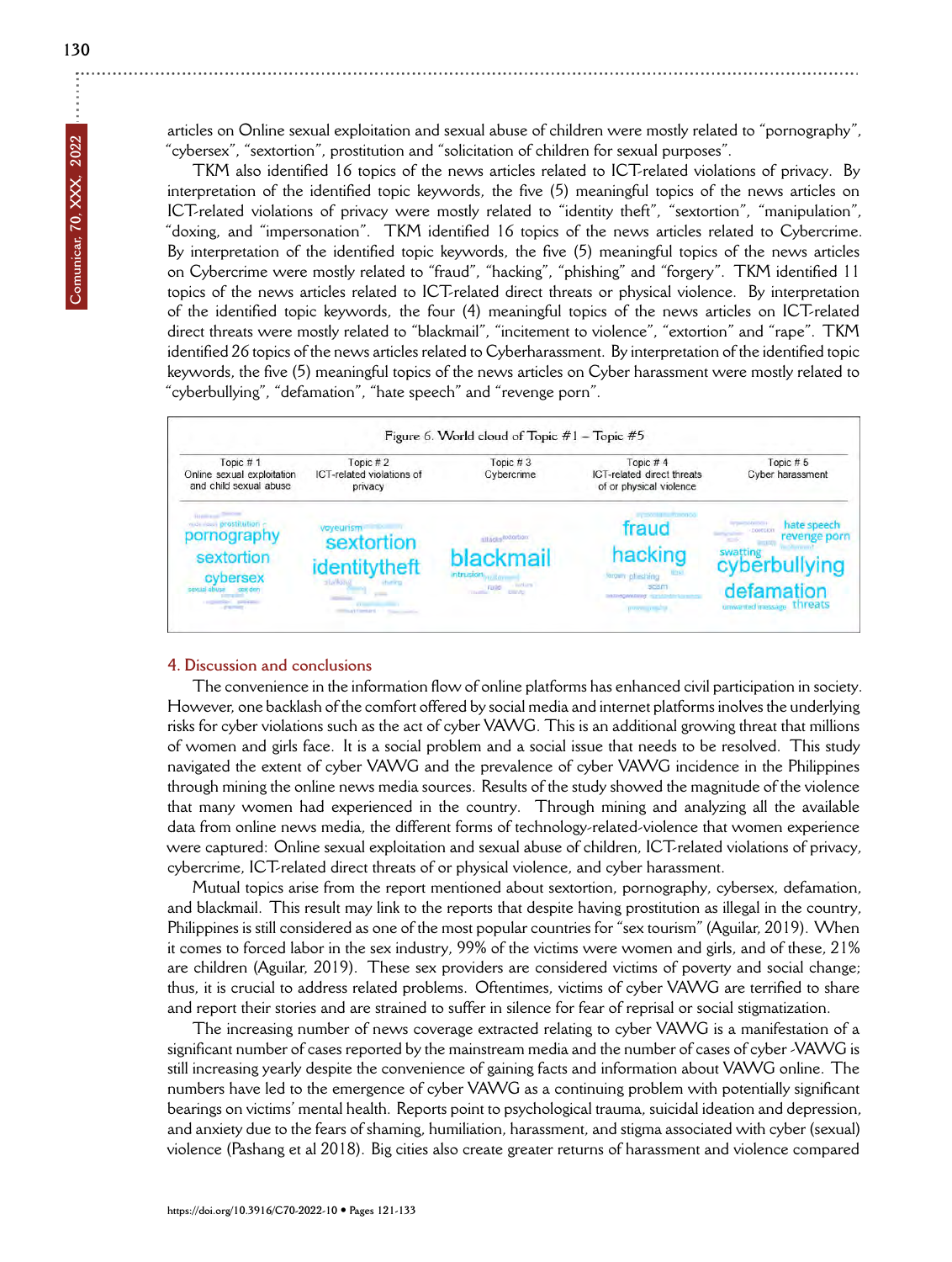to small cities maybe because perpetrators have a greater density of victims in urban areas. Cyberviolence signifies a daunting challenge to policymakers, law enforcement officials and even to those in the academe. While the Philippines has several legislations in place to protect women, the Commission on Human Rights (CHR) spokesperson pointed out that its implementation remains to be a challenge (Aguilar, 2020). There is a notable absence of public policy to incorporate more preventive programs, and to strengthen institutions and support mechanisms against cyber-VAWG. It is highly suggested to organize awareness programs and attitude-changing educational intervention intended especially for women and girls on how to safeguard their identity, and how to deal with cyberviolence incidents. Empowering women by raising awareness against cyber VAWG in any form, and understanding why such violence happens, may encourage victims to share their stories. Media could also play a vital role to change the stigma raised by society towards victims of cyber VAWG. Through their coverage, they can reach a wider audience and can inform the public of the services available against violence, guarantee fair investigation processes in cases of violence against women and ensure that obligations be translated into policies.

Awareness can change the attitudes and behavior not only by women but also by men who perpetuate or disregard the diverse forms of violence against women and girls. Consequently, it is urgent for policymakers to establish more solid laws that will sanction offenders of cyberviolence. The use of text mining to analyze newspapers can help increase the societal awareness of acceptable and sustainable cyber-VAWG solutions. Moreover, further research is needed using sentiment analysis of news data in order to verify and quantify the impact of cyber-VAWG-related issues.

## **Author Contribution**

Idea, J.D.F.; Literature review (state of the art), J.D.F., M.A.C.T.; Methodology, J.D.F; Data analysis, J.D.F., M.A.C.T.; Results, J.D.F., M.A.C.T.; Discussion and conclusions, M.A.C.T, J.D.F.; Writing (original draft), J.D.F.; Final revisions, J.D.F., M.A.C.T.; Project design and sponsorship, J.D.F., M.A.C.T.

#### **Funding Agency**

Gender and Development Center of MSU-Iligan Institute of Technology, SO No. 02831-IIT Series of 2019

#### **References**

Abaido, G.M. (2020). Cyberbullying on social media platforms among university students in the United Arab Emirates. *International Journal of Adolescence and Youth*, *25*(1), 407-420.<https://doi.org/10.1080/02673843.2019.1669059>

- Abebe, O.J., & Jepkiyeny, A. (2016). Accelerating action to end violence against women and girls in Africa. *SRRN Electronic Journal*.<https://doi.org/10.2139/ssrn.2797611>
- Aggarwal, C.C., & Zhai, C. (2012). An introduction to text mining. In C. C. Aggarwal, & C. Zhai (Eds.), *Mining text data* (pp. 1-10). Springer. [https://doi.org/10.1007/978-1-4614-3223-4\\_1](https://doi.org/10.1007/978-1-4614-3223-4_1)
- Aguilar, K. (2020). *Online sexual harassment on the rise, says CHR*. Inquirer.<https://bit.ly/3BpBSxw>
- Aguilar, M.G. (2019). Sex tourism in the Philippines: A basis for planning and policy making and amendments. *Journal of Tourism & Hospitality*, *8*(5).<https://bit.ly/3y8k6NA>
- Antons, D., Grunwald, E., Cichy, P., & Salge, T. (2020). The application of text mining methods in innovation research: current state, evolution patterns, and development priorities. *R & D Management*, *50*, 329-351.<https://doi.org/10.1111/radm.12408>
- Blanchfield, L. (2011). *United Nations system efforts to address violence against women*. Congressional Research Service. <https://bit.ly/3kz7Kdc>
- Brudvig, I., Chair, C., & Van-Der-Wilk, A. (2020). *Covid-19 and increasing domestic violence against women: The pandemic of online gender-based violence*. Word Wide Web Foundation.<https://bit.ly/36ELUgp>
- Carll, E.K. (2003). News portrayal of violence and women: implications for public policy. *American Behavioral Scientist*, *46*(12), 1601-1610.<https://doi.org/10.1177/0002764203254616>
- Cho, H.W. (2019). Topic modeling. *Osong Public Health and Research Perspectives*, *10*, 115-116. <https://doi.org/10.24171/j.phrp.2019.10.3.01>
- Council of Europe (Ed.) (2018). *Mapping study on cyberviolence*.<https://bit.ly/3hMAoFY>
- Ellsberg, M., Arango, D.J., Morton, M., Gennari, F., Kiplesund, S., Contreras, M., & Watts, C. (2015). Prevention of violence against women and girls: What does the evidence say? *The Lance*, *385*, 61703-61710. [https://doi.org/10.1016/S0140-6736\(14](https://doi.org/10.1016/S0140-6736(14)
- European Union Agency for Fundamental Rights (Ed.) (2010). *Violence against women: An EU-wide survey*. FRA European Union Agency for Fundamental Rights.<https://bit.ly/2Uf3pkV>
- Gandomi, A., & Haider, M. (2015). Beyond the hype: Big data concepts, methods, and analytics. *International Journal of Information Management*, *35*(2), 137-144.<https://doi.org/10.1016/j.ijinfomgt.2014.10.007>
- García-Moreno, C., Zimmerman, C., Morris-Gehring, A., Heise, L., Amin, A., Abrahams, N., Montoya, O., Bhate-Deosthali, P.,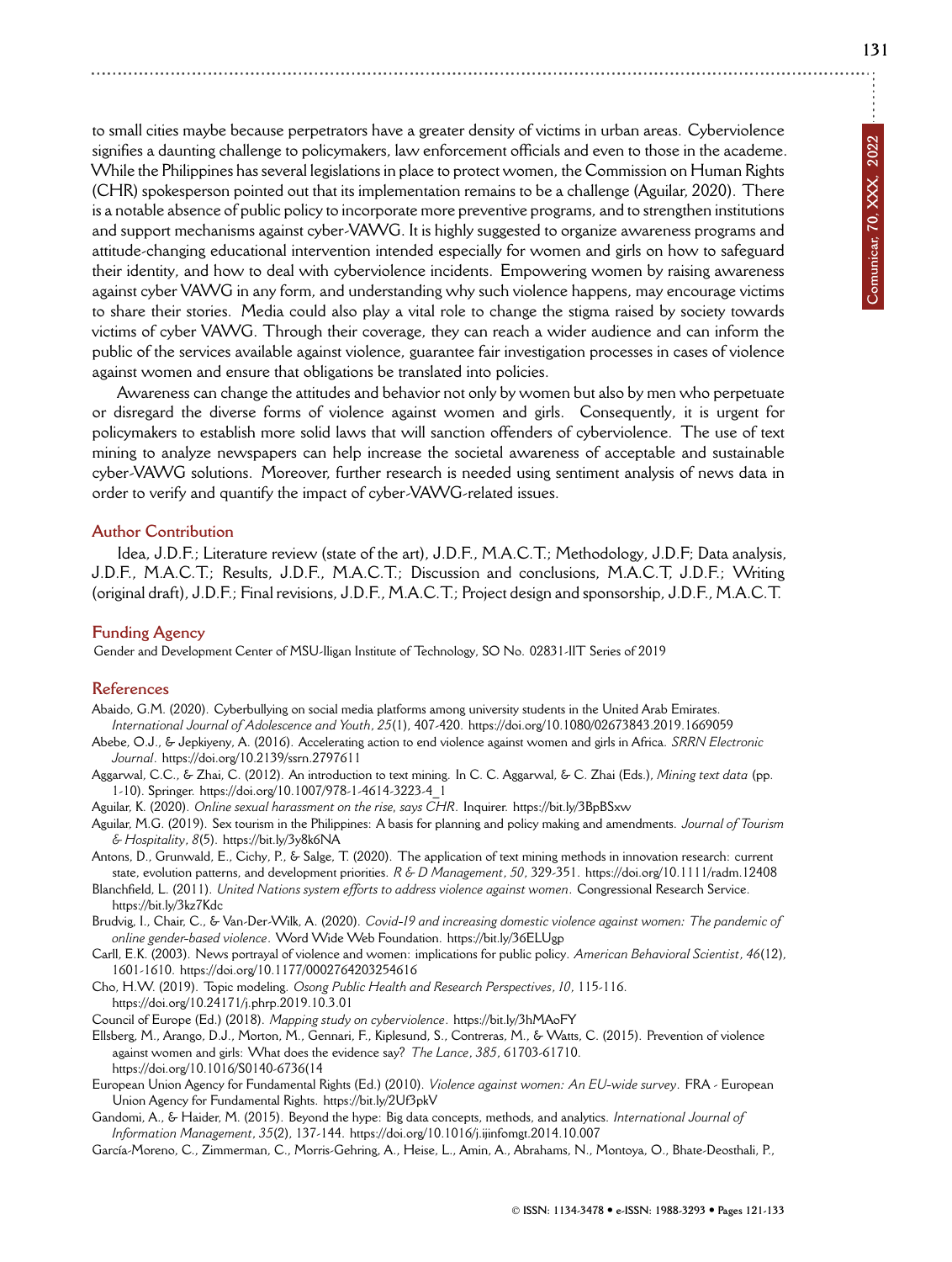**132**

Kilonzo, N., & Watts, C. (2015). Addressing violence against women: A call to action. *The Lancet*, *385*(9978), 61830-61834. [https://doi.org/10.1016/S0140-6736\(14\)61830-4](https://doi.org/10.1016/S0140-6736(14)61830-4)

Gonzales, C. (2019). *Cybercrime on the rise over the last 6 years*. Inquirer.<https://bit.ly/3b6vv7h>

Goyvaerts, J. (2007). *Regular expressions: The complete tutorial*. Jan Goyvaerts.<https://bit.ly/3wMQRhD>

Gupta, A., Dengre, V., Kheruwala, H.A., & Sha, M. (2020). Comprehensive review of text-mining applications in finance. *Financial Innovation*, *6*(39).<https://doi.org/10.1186/s40854-020-00205-1>

Hong, S., Lu, N., Wu, D., Jimenez, D.E., & Milanaik, R.L. (2020). Digital sextortion: Internet predators and pediatric interventions. *Current Opinion in Pediatrics*, *32*(1), 192-197.<https://doi.org/10.1097/MOP.0000000000000854>

Hori, S. (2015). An exploratory analysis of the text mining of news articles about "water and society". *WIT Transactions on The Built Environment*, *168*, 501-508.<https://doi.org/10.2495/SD150441>

Howard, T. (2019). *Sextortion: Psychological effects experienced and seeking help and reporting among emerging adults*. [Doctoral Dissertation, Walden University]. Walden University Scholar Works.<https://bit.ly/3xNzDlv>

Huang, M. (2019). *News mining*. [Source Code]. Github.<https://bit.ly/3wScXPQ>

Iganski, P., & Sweiry, A. (2018). Hate crime. In A. Treviño (Ed.), *The Cambridge Handbook of Social Problems* (pp. 399-410). Cambridge University Press.<https://doi.org/10.1017/9781108550710.024>

Kirchengast, T., & Crofts, T. (2019). The legal and policy contexts of 'revenge porn' criminalisation: The need for multiple approaches. *Oxford University Commonwealth Law Journal*, *19*(1), 1-29.<https://doi.org/10.1080/14729342.2019.1580518>

Kloess, J.A., Beech, A.R., & Harkins, L. (2014). Online child sexual exploitation: Prevalence, process, and offender characteristics. *Trauma, Violence, and Abuse*, *15*, 126-139.<https://doi.org/10.1177/1524838013511543>

Krantz, G., & Garcia-Moreno, C. (2005). Violence against women. *Journal of Epidemiology and Community Health*, *59*(10), 818-821.<https://doi.org/10.1136/jech.2004.022756>

Krawczyk, K., Chelkowski, T., Laydon, D., Mishra, S., Xifara, D., Gibert, B., Flaxman, S., Mellan, T., Schwämmle, V., Röttger, R., Hadsund, J., & Bhatt, S. (2021). Quantifying online news media coverage of the COVID-19 pandemic: Text mining study and resource. *J Med Internet Res*, *23*(6), e28253.<https://doi.org/10.2196/28253>

Malhotra, N. (2015). *Good questions on technology-related violence*. Association of Progressive Communications. <https://bit.ly/36HEqZN>

Marcum, C.D., Higgins, G.E., & Ricketts, M.L. (2014). Juveniles and cyber stalking in the United States: An analysis of theoretical predictors of patterns of online perpetration. *International Journal of Cyber Criminology*, *8*(1), 47-56.<https://bit.ly/2UpET0b>

Miner, G., Delen, D., Elder, J., Fast, A., Hill, T., & Nisbet, R. (2012). *Practical text mining and statistical analysis for non-structured text data applications*. Elsevier.<https://bit.ly/3BrK0O3>

Miniwatts Marketing Group (Ed.) (2021). *Internet usage statistics the Internet big picture*. Internet World Stats. <https://bit.ly/3hMefYk>

Myers, C.A., & Cowie, H. (2019). Cyberbullying across the lifespan of education: Issues and interventions from school to university. *International Journal of Environmental Research and Public Health*, *16*(7). <https://doi.org/10.3390/ijerph16071217>

Nixon, C. (2014). Current perspectives: The impact of cyberbullying on adolescent health. Adolescent Health. *Medicine and Therapeutics*, *5*, 143-158.<https://doi.org/10.2147/AHMT.S36456>

Notar, C.E., Padgett, S., & Roden, J. (2013). Cyberbullying: Resources for intervention and prevention. *Universal Journal of Educational Research*, *1*(3), 133-145.<https://doi.org/10.13189/ujer.2013.010301>

Pashang, S., Clarke, J., Khanlou, N., & Degendorfer, K. (2018). Redefining cyber sexual violence against emerging young women: toward conceptual clarity. In S. Pashang, N. Khanlou, & J. Clarke (Eds.), *Today's youth and mental health. Advances in Mental Health and Addiction* (pp. 77-97). Springer. [https://doi.org/10.1007/978-3-319-64838-5\\_5](https://doi.org/10.1007/978-3-319-64838-5_5)

Patchin, J.W., & Hinduja, S. (2020). Sextortion among adolescents: Results from a national survey of. *Sexual Abuse*, *32*(1), 30-54.<https://doi.org/10.1177/1079063218800469>

Piepenbrink, A., & Gaur, A.S. (2017). Topic models as a novel approach to identify themes in content analysis: the example of organizational research methods. In *Academy of Management Proceeding* (pp. 11335-11335). Academy of Management. <https://doi.org/10.5465/AMBPP.2017.141>

Runcan, R. (2020). Conflict solution in cyberbullying. *Revista de Asisten Sociala*, *2*, 45-57.<https://bit.ly/2UZnnje>

Saltz, S.B., Rozon, M., Pogge, D.L., & Harvey, P.D. (2020). Cyberbullying and its relationship to current symptoms and history of early life trauma: A study of adolescents in an acute inpatient psychiatric unit. *The Journal of Clinical Psychiatry*, (8), 81-81. <https://doi.org/10.4088/JCP.18m12170>

Schmiedel, T., Müller, O., & Brocke, J.V. (2018). Topic modeling as a strategy of inquiry in organizational research. *Organizational Research Methods*, *22*(4), 941-968.<https://doi.org/10.1177/1094428118773858>

Schneider, J. (2018). *TKM Package*. [Source Code]. Github.<https://bit.ly/2O9sdXY>

Segura, L., Estévez, J.F., & Estévez, E. (2020). Empathy and emotional intelligence in adolescent cyber aggressors and cyber victims. *International Journal of Environmental Research and Public Health*, (13), 17-17. <https://doi.org/10.3390/ijerph17134681>

Statista Research Department (Ed.) (2021a). *Number of social network users in the Philippines from 2017 to 2019 with a forecast until 2025*. Statista.<https://bit.ly/3rBYkPE>

Statista Research Department (Ed.) (2021b). *Trust in news outlets in the Philippines in 2021, by brand*. Statista. <https://bit.ly/3zkhBIa>

Statista Research Department (Ed.) (2021c). *Leading news websites Philippines 2019 by daily pageviews per visitor*. Statista. <https://bit.ly/3kziPLi>